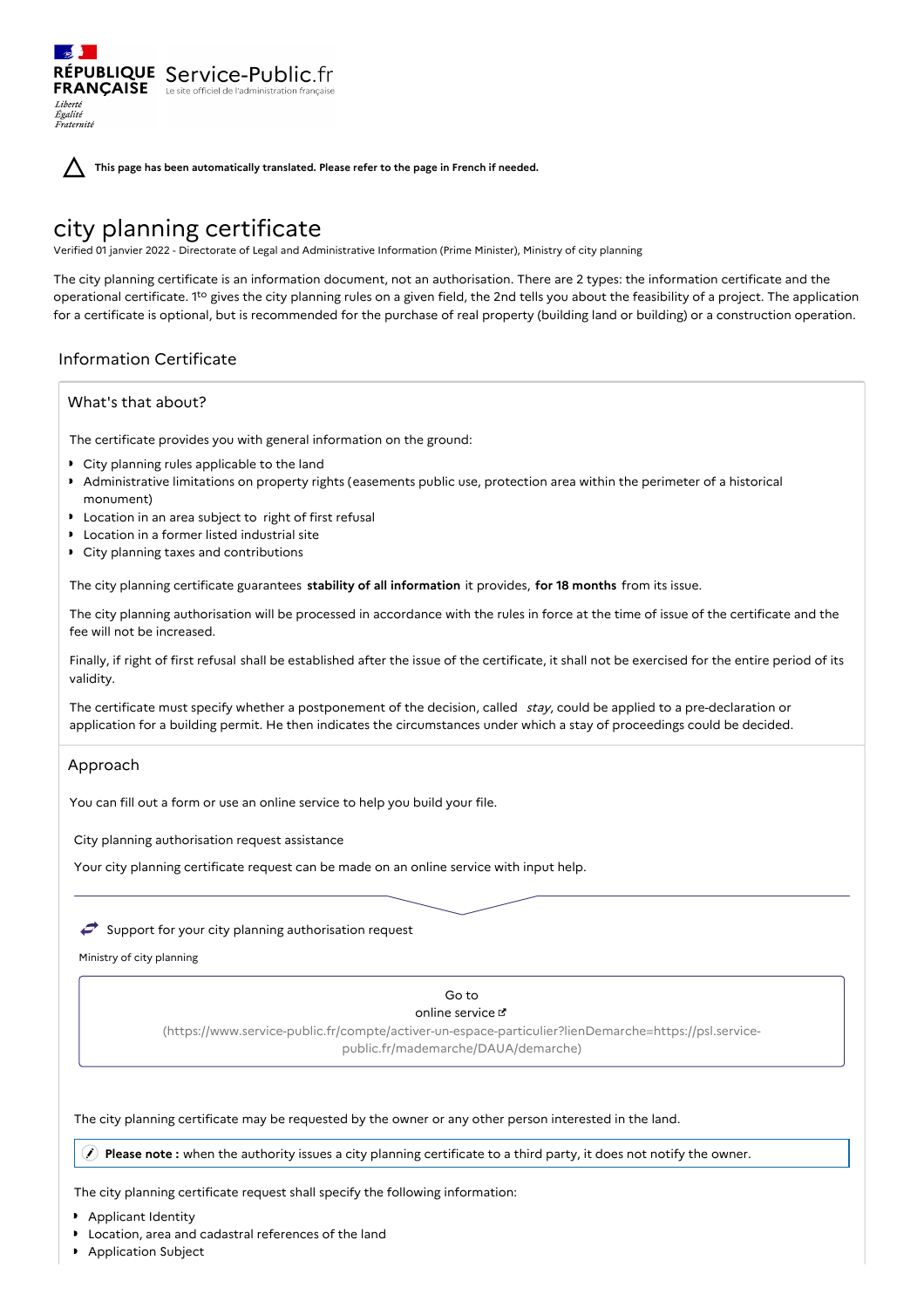Your certificate request must be made in 2 copies.

If your project is protected area of historic monuments [\(https://www.service-public.fr/professionnels-entreprises/vosdroits/F32190?](https://www.service-public.fr/professionnels-entreprises/vosdroits/F32190?lang=en) lang=en), you will attach 1 additional copy.

If your project is located in the heart of a national park, you will find 2 additional copies.

Your file must be deposited or sent by registered mail with acknowledgement of receipt to the town hall where the land is located. You can also transmit it in dematerialised form according to the terms defined by your municipality. To get to know them, you need to get closer to the city planning department of your town hall.

Who shall I contact

Specify your city or postcode The choice of a municipality in the suggestion list will automatically trigger an update of the content

City [\(https://lannuaire.service-public.fr/\)](https://lannuaire.service-public.fr/)

Form

City planning certificate request

Cerfa n° 13410\*05 - Ministry of city planning

| Go to                                                         |
|---------------------------------------------------------------|
| form(pdf - 492.6 KB) $\leq$                                   |
| (https://www.formulaires.service-public.fr/gf/cerfa_13410.do) |

Formulaires annexes

Document to attach when multiple people are involved in the same project : > Add-on if multiple applicants for the same project ¤ [\(https://www.formulaires.service-public.fr/gf/getAnnexe.do?cerfaAnnexe=13702-](https://www.formulaires.service-public.fr/gf/getAnnexe.do?cerfaAnnexe=13702-1&cerfaFormulaire=13702) 1&cerfaFormulaire=13702)

The city planning certificate may be requested by the owner or any other person interested in the land.

**Please note :** when the authority issues a city planning certificate to a third party, it does not notify the owner.

The city planning certificate request shall specify the following information:

- **Applicant Identity**
- Location, area and cadastral references of the land
- **Application Subject**

Your certificate request must be made in 2 copies.

If your project is protected area of historic monuments [\(https://www.service-public.fr/professionnels-entreprises/vosdroits/F32190?](https://www.service-public.fr/professionnels-entreprises/vosdroits/F32190?lang=en) lang=en), you will attach 1 additional copy.

If your project is located in the heart of a national park, you will find 2 additional copies.

Your file must be deposited or sent by registered mail with acknowledgement of receipt to the town hall where the land is located. You can also transmit it in dematerialised form according to the terms defined by your municipality. To get to know them, you need to get closer to the city planning department of your town hall.

Who shall I contact Specify your city or postcode The choice of a municipality in the suggestion list will automatically trigger an update of the content

City [\(https://lannuaire.service-public.fr/\)](https://lannuaire.service-public.fr/)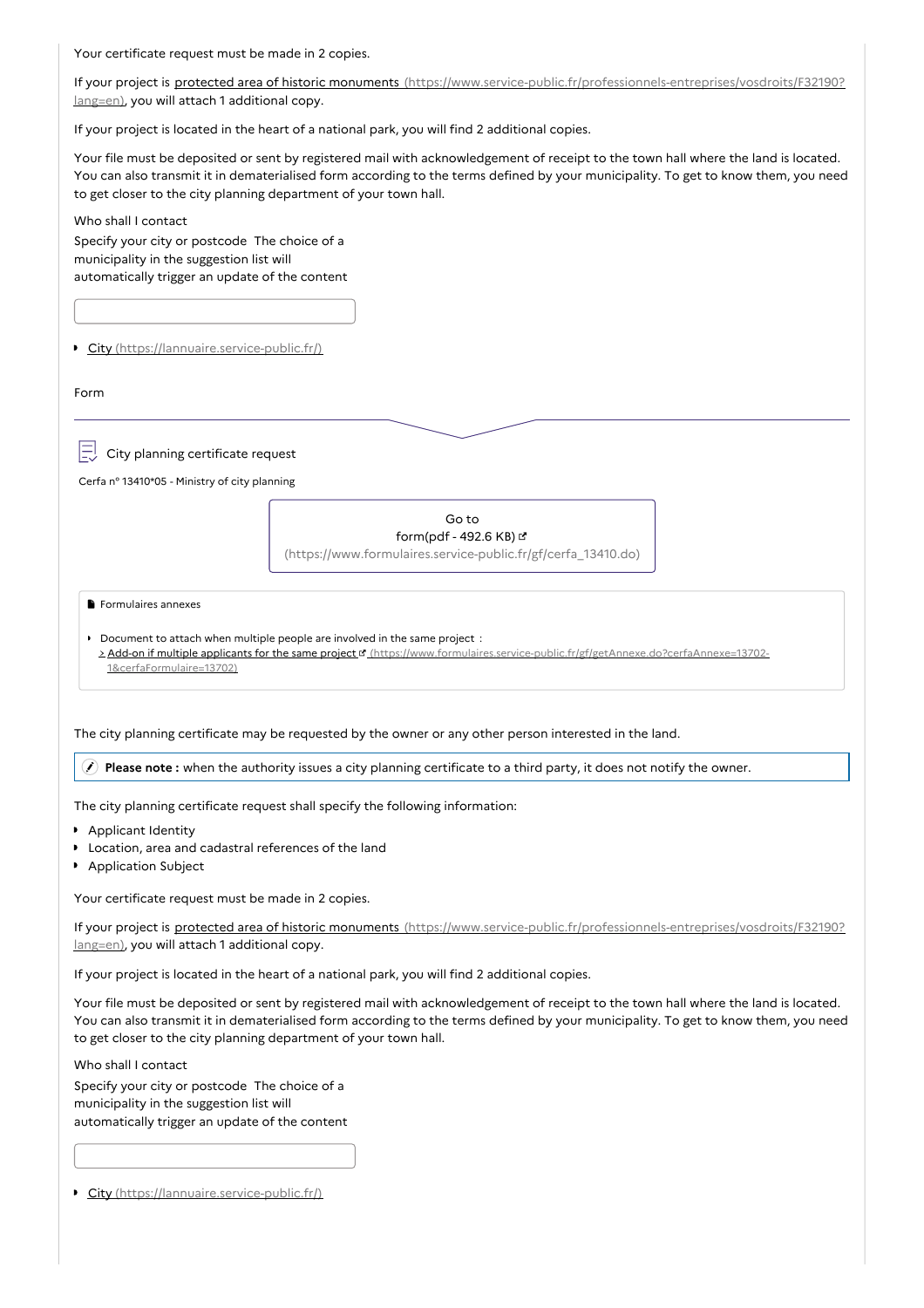## Instruction Time

From the moment you receive your city planning certificate request, the town hall has a **1 month** to process it.

## Answer from City Hall

Répondez aux questions successives et les réponses s'afficheront automatiquement

#### Answer from City Hall

The information certificate shall be sent by registered letter with notice of receipt.

Failure to respond after investigation time

Failure by the City Council to reply after the end of the period of investigation shall constitute the issue of **tacit certificate**. However, city planning certificate is an act of information and it is not possible to give tacit information. Therefore, this tacit certificate only guarantees that, during the 18 months of its validity, the following points cannot be challenged:

- City planning rules applicable to the land
- Administrative limitations on property rights
- List of taxes and fees

The town hall is still obliged to issue a written reply, even late.

#### Term and extension

Term

The duration of the informational certificate is **18 months** from the date of signature.

Extension

The city planning certificate may be extended by one year. An extension is possible as long as the city planning rules, utility easements and taxes applicable to the land have not changed.

The request for an extension must be sent to the town hall at least 2 months before the expiry of the certificate.

It is written on free paper, accompanied by the city planning certificate to be extended.

It is deposited or sent by registered mail to the town hall.

Who shall I contact

Specify your city or postcode The choice of a municipality in the suggestion list will automatically trigger an update of the content

#### City [\(https://lannuaire.service-public.fr/\)](https://lannuaire.service-public.fr/)

The absence of a written reply within 2 months of receipt of the request shall be considered as an extension of the certificate. The extension shall take effect upon the expiry of the original certificate.

# Operational Certificate

## What's that about?

You apply for an operational certificate if you already have a construction project in the field.

The certificate tells you whether your project is feasible and tells you the status of existing or planned public facilities (lanes and networks) serving the land.

The certificate provides you with general information on the ground:

- City planning rules applicable to the land
- Administrative limitations on property rights (easements public use, protection area within the perimeter of a historical monument)
- **DED** Location in an area subject to right of first refusal
- **D** Location in a former listed industrial site
- City planning taxes and contributions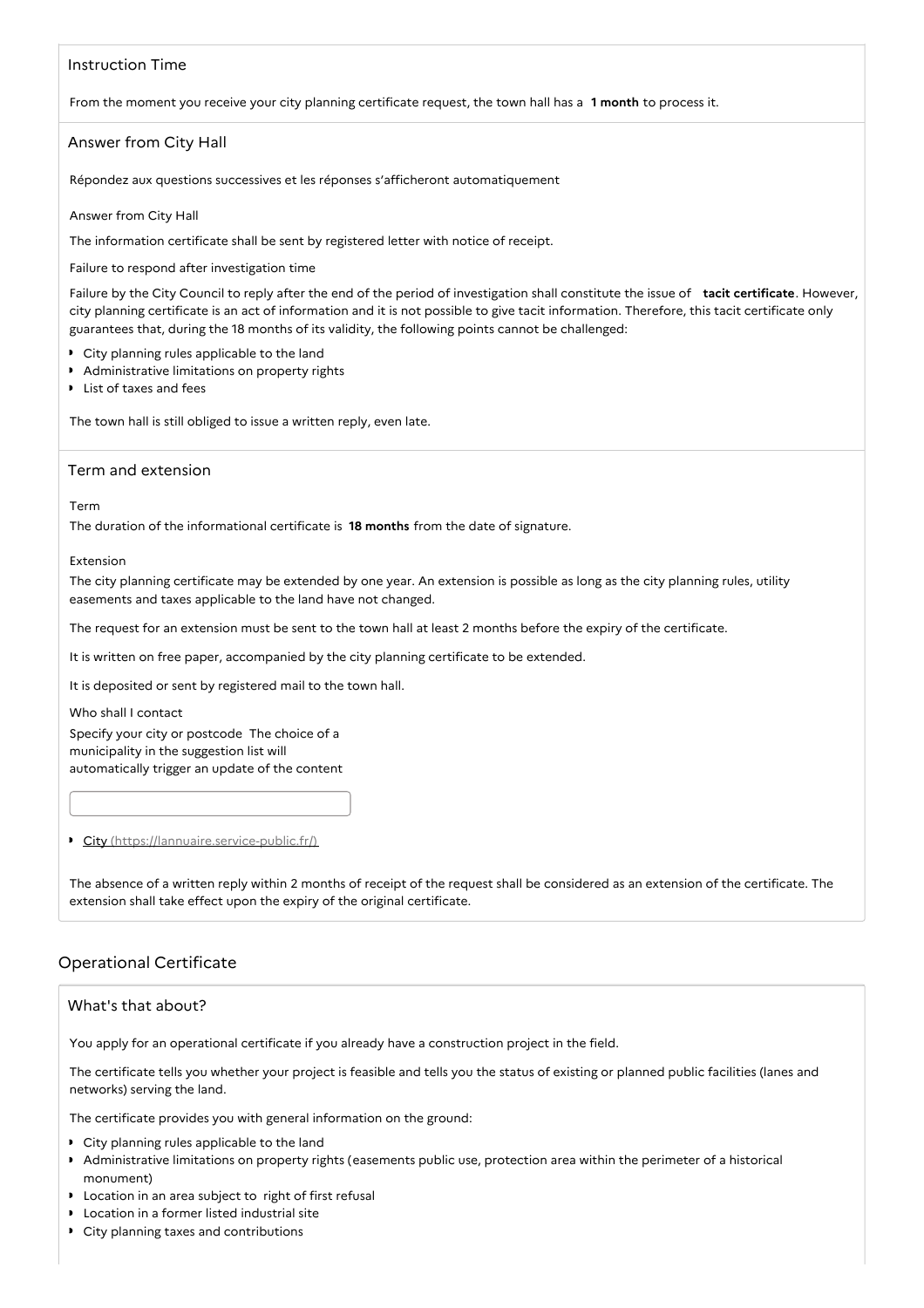The city planning certificate guarantees **stability of all information** it provides, **for 18 months** from its issue.

The city planning authorisation will be processed in accordance with the rules in force at the time of issue of the certificate and the fee will not be increased.

Finally, if right of first refusal shall be established after the issue of the certificate, it shall not be exercised for the entire period of its validity.

The certificate must specify whether a postponement of the decision, called stay, could be applied to a pre-declaration or application for a building permit. He then indicates the circumstances under which a stay of proceedings could be decided.

# You can fill out a form or use an online service to help you build your file. Form Approach  $\left| \exists \right|$  City planning certificate request Cerfa n° 13410\*05 - Ministry of city planning Go to form(pdf - 492.6 KB) [\(https://www.formulaires.service-public.fr/gf/cerfa\\_13410.do\)](https://www.formulaires.service-public.fr/gf/cerfa_13410.do) Formulaires annexes Document to attach when multiple people are involved in the same project : > Add-on if multiple applicants for the same project ¤ [\(https://www.formulaires.service-public.fr/gf/getAnnexe.do?cerfaAnnexe=13702-](https://www.formulaires.service-public.fr/gf/getAnnexe.do?cerfaAnnexe=13702-1&cerfaFormulaire=13702) 1&cerfaFormulaire=13702)

The city planning certificate may be requested by the owner or any other person interested in the land.

**Please note :** when the authority issues a city planning certificate to a third party, it does not notify the owner.

The city planning certificate request shall specify the following information:

- **Applicant Identity**
- Location, area and cadastral references of the land
- **Application Subject**

It shall be accompanied by a brief description of the operation, indicating the destination of the building(s) to be built.

Your certificate request must be made in 4 copies.

If your project is protected area of historic monuments [\(https://www.service-public.fr/professionnels-entreprises/vosdroits/F32190?](https://www.service-public.fr/professionnels-entreprises/vosdroits/F32190?lang=en) lang=en), you will attach 1 additional copy.

If your project is located in the heart of a national park, you will find 2 additional copies.

Your file must be deposited or sent by registered mail with acknowledgement of receipt to the town hall where the land is located. You can also transmit it in dematerialised form according to the terms defined by your municipality. To get to know them, you need to get closer to the city planning department of your town hall.

Who shall I contact

Specify your city or postcode The choice of a municipality in the suggestion list will automatically trigger an update of the content

City [\(https://lannuaire.service-public.fr/\)](https://lannuaire.service-public.fr/)

City planning authorisation request assistance

Your city planning certificate request can be made on an online service with input help.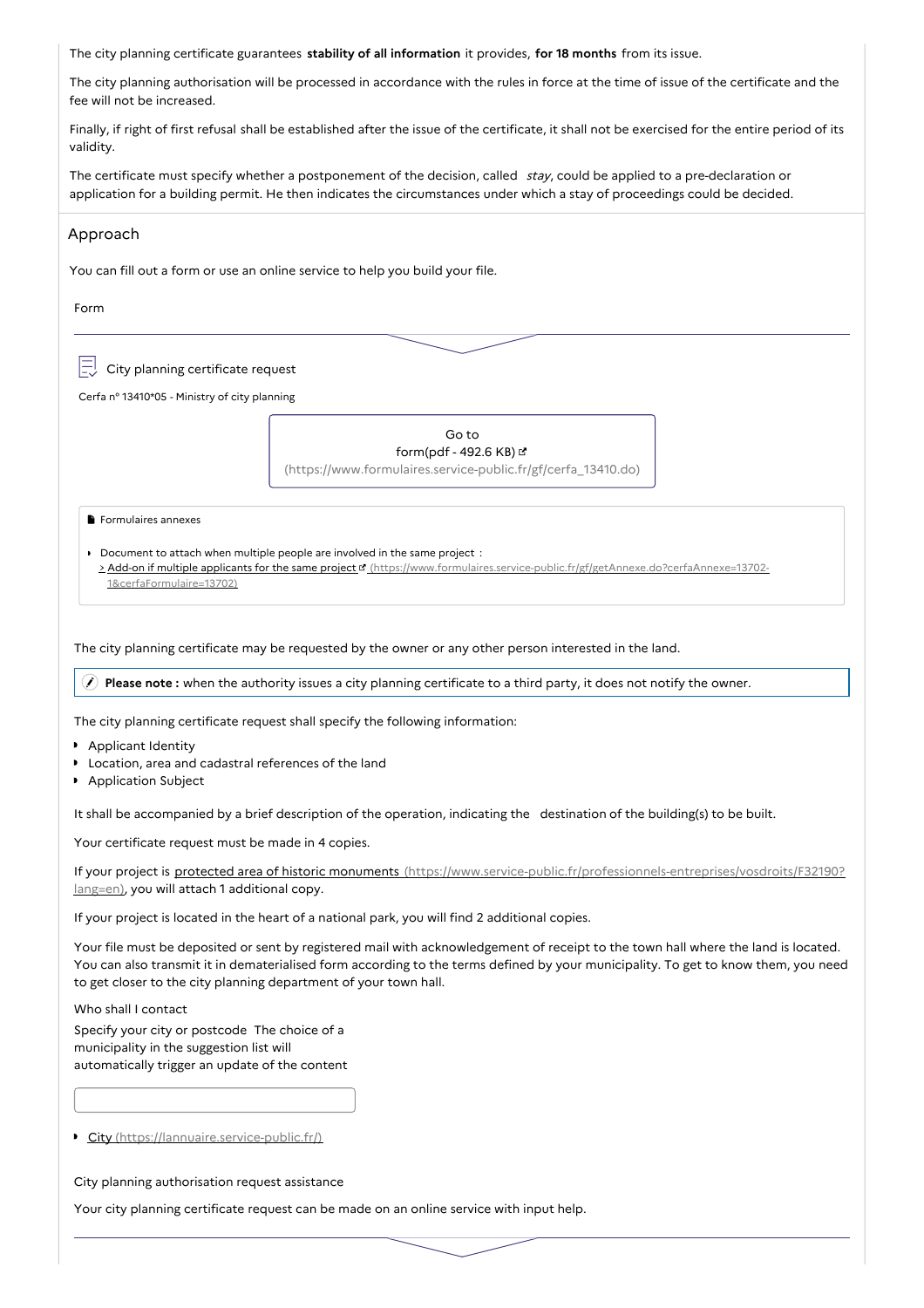#### Support for your city planning authorisation request

Ministry of city planning

#### Go to online service

[\(https://www.service-public.fr/compte/activer-un-espace-particulier?lienDemarche=https://psl.service](https://www.service-public.fr/compte/activer-un-espace-particulier?lienDemarche=https://psl.service-public.fr/mademarche/DAUA/demarche)public.fr/mademarche/DAUA/demarche)

The city planning certificate may be requested by the owner or any other person interested in the land.

**Please note :** when the authority issues a city planning certificate to a third party, it does not notify the owner.

The city planning certificate request shall specify the following information:

- **Applicant Identity**
- Location, area and cadastral references of the land
- **Application Subject**

It shall be accompanied by a brief description of the operation, indicating the destination of the building(s) to be built.

Your certificate request must be made in 4 copies.

If your project is protected area of historic monuments [\(https://www.service-public.fr/professionnels-entreprises/vosdroits/F32190?](https://www.service-public.fr/professionnels-entreprises/vosdroits/F32190?lang=en) lang=en), you will attach 1 additional copy.

If your project is located in the heart of a national park, you will find 2 additional copies.

Your file must be deposited or sent by registered mail with acknowledgement of receipt to the town hall where the land is located. You can also transmit it in dematerialised form according to the terms defined by your municipality. To get to know them, you need to get closer to the city planning department of your town hall.

Who shall I contact

Specify your city or postcode The choice of a municipality in the suggestion list will automatically trigger an update of the content

City [\(https://lannuaire.service-public.fr/\)](https://lannuaire.service-public.fr/)

# Instruction Time

From the moment you receive your city planning certificate request, the town hall has a **2 months** to process it.

## Answers from City Hall

Répondez aux questions successives et les réponses s'afficheront automatiquement

Answer from City Hall Positive response

The information certificate shall be sent by registered letter with notice of receipt.

When positive, the certificate only covers the following:

- Approximate location of the projected building(s) in the land unit
- Destination of future buildings
- Means of service by existing or planned public facilities

#### Negative Response

The certificate is negative when the project is not feasible in the field. The administration must justify its refusal.

Failure to respond after investigation time

Failure by the City Council to reply after the end of the period of investigation shall constitute the issue of **tacit certificate**. However, city planning certificate is an act of information and it is not possible to give tacit information. Therefore, this tacit certificate only guarantees that, during the 18 months of its validity, the following points cannot be challenged: